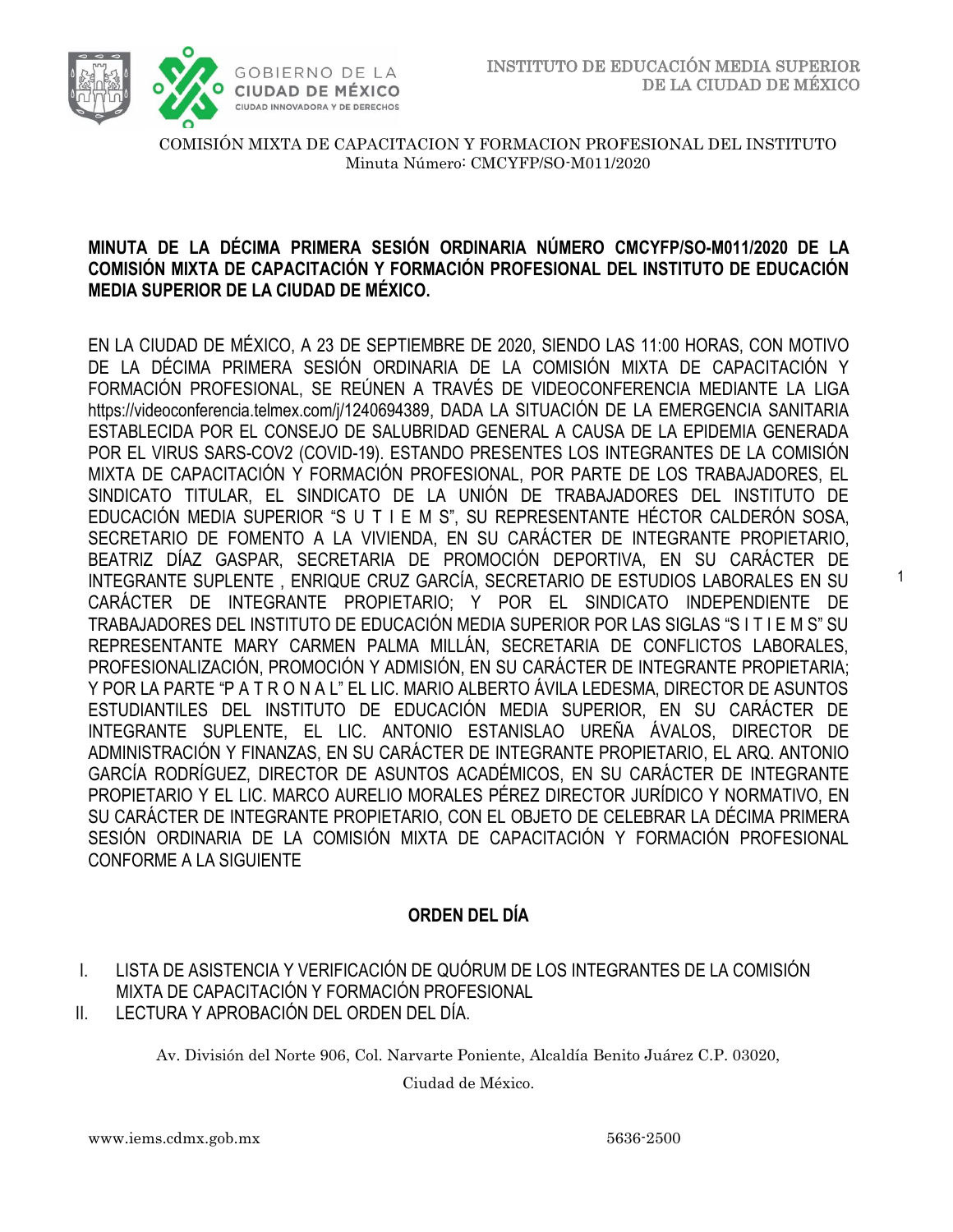

III. LECTURA Y APROBACIÓN DEL DICTAME **DIC-IEMS-CMCYFP-012-2020.**

IV. LA DIRECCION DE ASUNTOS ACADEMICOS PRESENTA LA PROPUESTA DE CAPACITACION EN LINEA OFERTADA POR SECTEI DIPLOMADO **"**CULTURA CLIMÁTICA Y ENSEÑANZA ACTIVA" V. SE PROPONE FECHA PARA LA CELEBRACIÓN DE LA DÉCIMA TERCERA SESIÓN ORDINARIA DE LA COMISIÓN MIXTA DE CAPACITACIÓN Y FORMACIÓN.

# **M I N U T A**

**PRIMERO. -** DE ACUERDO CON LA LISTA DE ASISTENCIA DE LOS INTEGRANTES DE LA COMISIÓN, EXISTE QUÓRUM LEGAL VÁLIDO PARA LLEVAR A CABO LA DÉCIMA PRIMERA SESIÓN ORDINARIA DE LA COMISIÓN MIXTA DE CAPACITACIÓN Y FORMACIÓN PROFESIONAL.

**SEGUNDO. -** PREVIA LECTURA SE APRUEBA EL ORDEN DEL DÍA PROPUESTO POR LOS INTEGRANTES.

**TERCERO. -** LOS INTEGRANTES DE LA COMISIÓN MIXTA DE CAPACITACIÓN Y FORMACIÓN PROFESIONAL APRUEBAN EN TODAS Y CADA UNA DE SUS PARTES EL DICTAMEN **DIC-IEMS-CMCYFP-012-2020** PARA TODOS LOS EFECTOS ADMINISTRATIVOS CORRESPONDIENTES.

**CUARTO. -** SE SOLICITA LA PUBLICACIÓN Y DIFUSIÓN DEL DIPLOMADO "CULTURA CLIMÁTICA Y ENSEÑANZA ACTIVA" DEL CENTRO MARIO MOLINA EN COLABORACIÓN CON LA SECTEI Y LA PARTICIPACIÓN DEL INSTITUTO. LOS INTERESADOS DEBERÁN DE ENVIAR SU SOLICITUD AL CORREO [analilia.arroyo@iems.edu.mx](mailto:analilia.arroyo@iems.edu.mx) CON COPIA AL CORREO dir academica@iems.edu.mx CUALQUIER DUDA O ACLARACIÓN SERÁ RESUELTA POR LOS CORREOS INDICADOS CON ANTERIORIDAD.

**QUINTO. –**SE ACUERDA FECHA PARA LA CELEBRACIÓN DE LA DÉCIMA SEGUNDA SESIÓN ORDINARIA DE LA COMISIÓN MIXTA DE CAPACITACIÓN Y FORMACIÓN PROFESIONAL EL **7 DE OCTUBRE DE 2020, A LAS 11:00 HRS**. SE ENVIARÁ MEDIANTE CORREO ELECTRÓNICO LA LIGA DE LA VIDEOCONFERENCIA A LOS INTEGRANTES, PREVIO A LA SESIÓN RESPECTIVA.

**SEXTO**. - LOS ACUERDOS TOMADOS EN LA PRESENTE SESIÓN, SON VÁLIDOS Y SURTIRÁN SUS EFECTOS LEGALES Y JURÍDICOS EN TÉRMINOS DE LO DISPUESTO POR EL NUMERAL TERCERO. PÁRRAFO SÉPTIMO Y OCTAVO DEL "ACUERDO POR EL QUE SE AUTORIZA EL USO DE MEDIOS REMOTOS TECNOLÓGICOS DE COMUNICACIÓN COMO MEDIOS OFICIALES PARA CONTINUAR CON

Av. División del Norte 906, Col. Narvarte Poniente, Alcaldía Benito Juárez C.P. 03020,

Ciudad de México.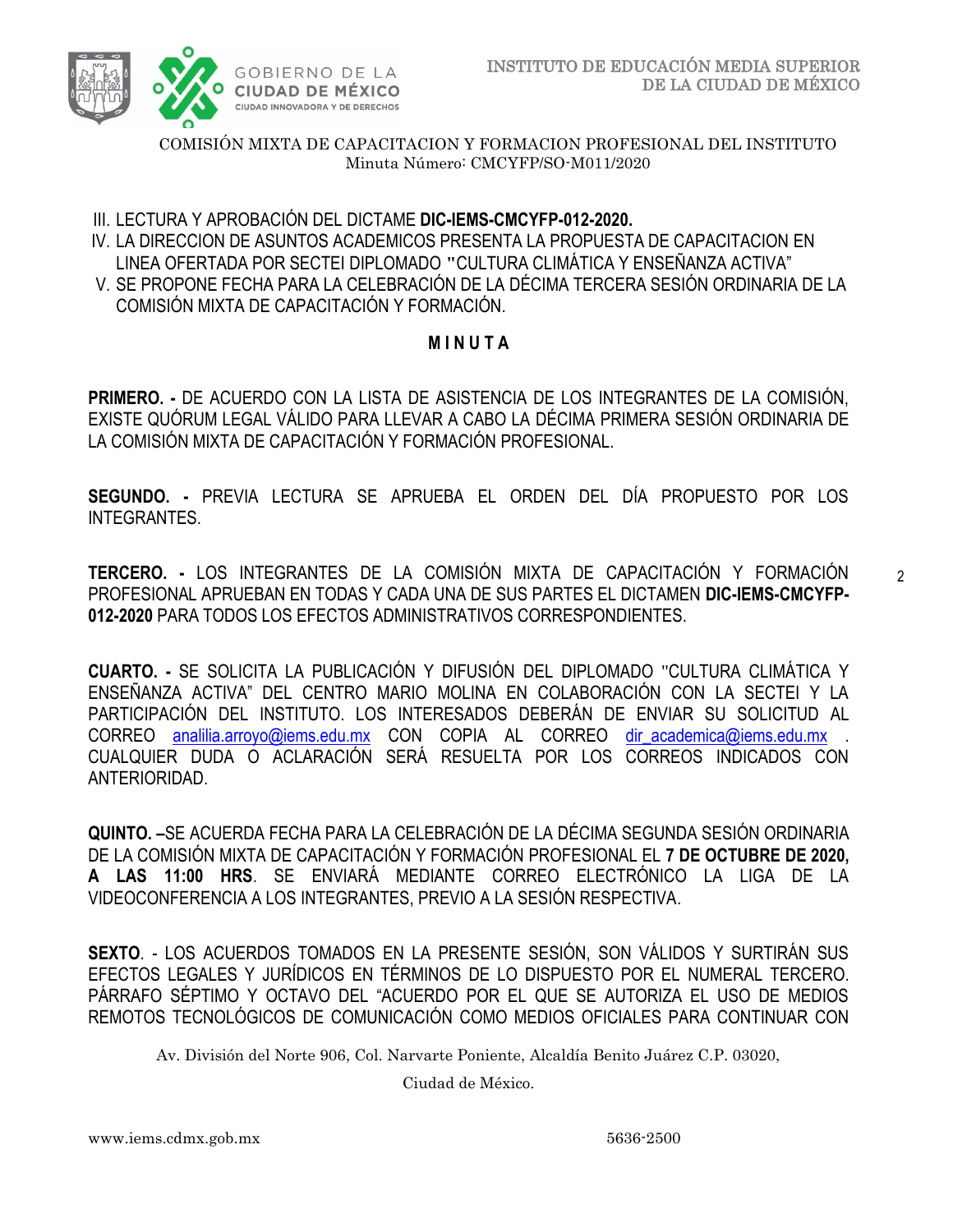

LAS SESIONES DE LOS ÓRGANOS COLEGIADOS EN LA DEPENDENCIA, ÓRGANOS DESCONCENTRADOS, ENTIDADES DE LA ADMINISTRACIÓN PÚBLICA Y ALCALDÍAS DE LA CIUDAD DE MÉXICO, CON MOTIVO DE LA EMERGENCIA SANITARIA POR CAUSAS DE FUERZA MAYOR DEL CONSEJO DE SALUD DE LA CIUDAD DE MÉXICO", PUBLICADO EN LA GACETA OFICIAL DE LA CIUDAD DE MÉXICO EL 06 DE ABRIL DE 2020.

**SÉPTIMO.** – AGOTADOS EN SU TOTALIDAD LOS ASUNTOS DEL ORDEN DEL DÍA, LOS INTEGRANTES DE LA COMISIÓN EXPRESARON SU CONSENTIMIENTO SIN MEDIAR ALGÚN VICIO DE LA VOLUNTAD, RESPECTO DE LA MINUTA EMITIDA. LA QUE SURTIRÁ EFECTOS LEGALES A PARTIR DE SU PUBLICACIÓN EN LA PÁGINA OFICIAL DEL INSTITUTO DE CONFORMIDAD CON EL NUMERAL SEXTO DE LA PRESENTE MINUTA, Y LAS FIRMAS AUTÓGRAFAS DE LOS QUE EN EL INTERVINIERON SE ASENTARÁN UNA VEZ TERMINADA LA EMERGENCIA SANITARIA.

**ESTE DOCUMENTO SE FIRMA SIENDO LAS 13:30 HORAS DEL 23 DE SEPTIEMBRE DE 2020---------------- ----------------------------------------------------------------------------------------------------------------------------------------------------**

Av. División del Norte 906, Col. Narvarte Poniente, Alcaldía Benito Juárez C.P. 03020, Ciudad de México.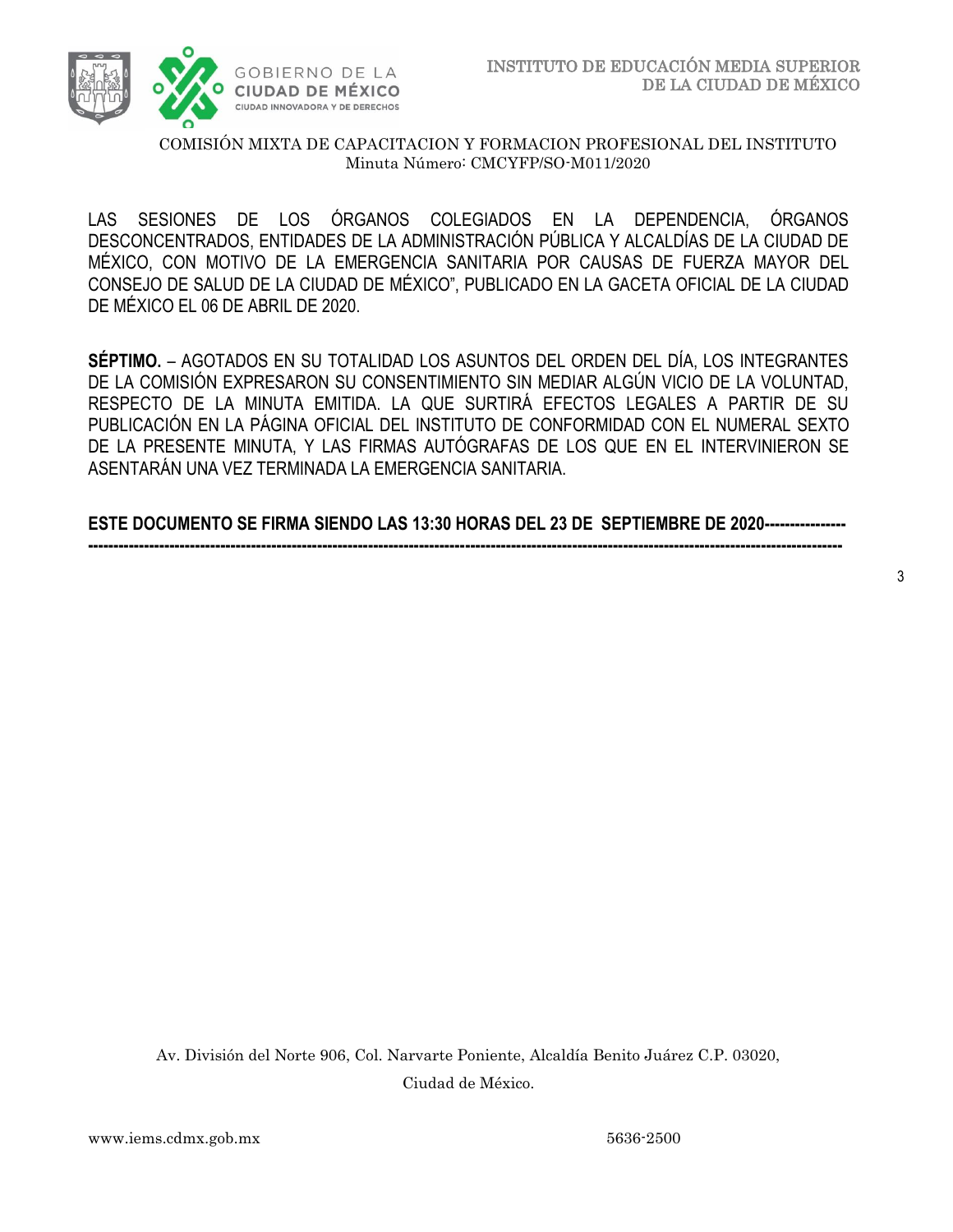

**FIRMAN LAS PARTES**

## **POR PARTE DE LOS TRABAJADORES DEL IEMS**

# **HÉCTOR CALDERON SOSA**

#### **MARY CARMEN PALMA MILLÁN**

INTEGRANTE PROPIETARIO

SECRETARIO DE FOMENTO A LA VIVIENDA DEL SINDICATO DE LA UNIÓN DE TRABAJADORES DEL INSTITUTO DE EDUCACIÓN MEDIA SUPERIOR (SUTIEMS)

INTEGRANTE PROPIETARIA SECRETARIA DE CONFLICTOS LABORALES, PROFESIONALIZACIÓN, PROMOCIÓN Y ADMISIÓN DEL SINDICATO INDEPENDIENTE DE TRABAJADORES DEL INSTITUTO DE EDUCACIÓN MEDIA SUPERIOR (SITIEMS)

### **BEATRIZ DÍAZ GASPAR**

INTEGRANTE SUPLENTE SECRETARIA DE PROMOCIÓN DEPORTIVA DEL SINDICATO DE LA UNIÓN DE TRABAJADORES DEL INSTITUTO DE EDUCACIÓN MEDIA SUPERIOR (SUTIEMS)

### **ENRIQUE CRUZ GARCÍA**

INTEGRANTE PROPIETARIO SECRETARIO DE ESTUDIOS LABORALES DEL SINDICATO DE LA UNIÓN DE TRABAJADORES DEL INSTITUTO DE EDUCACIÓN MEDIA SUPERIOR (SUTIEMS)

Av. División del Norte 906, Col. Narvarte Poniente, Alcaldía Benito Juárez C.P. 03020, Ciudad de México.